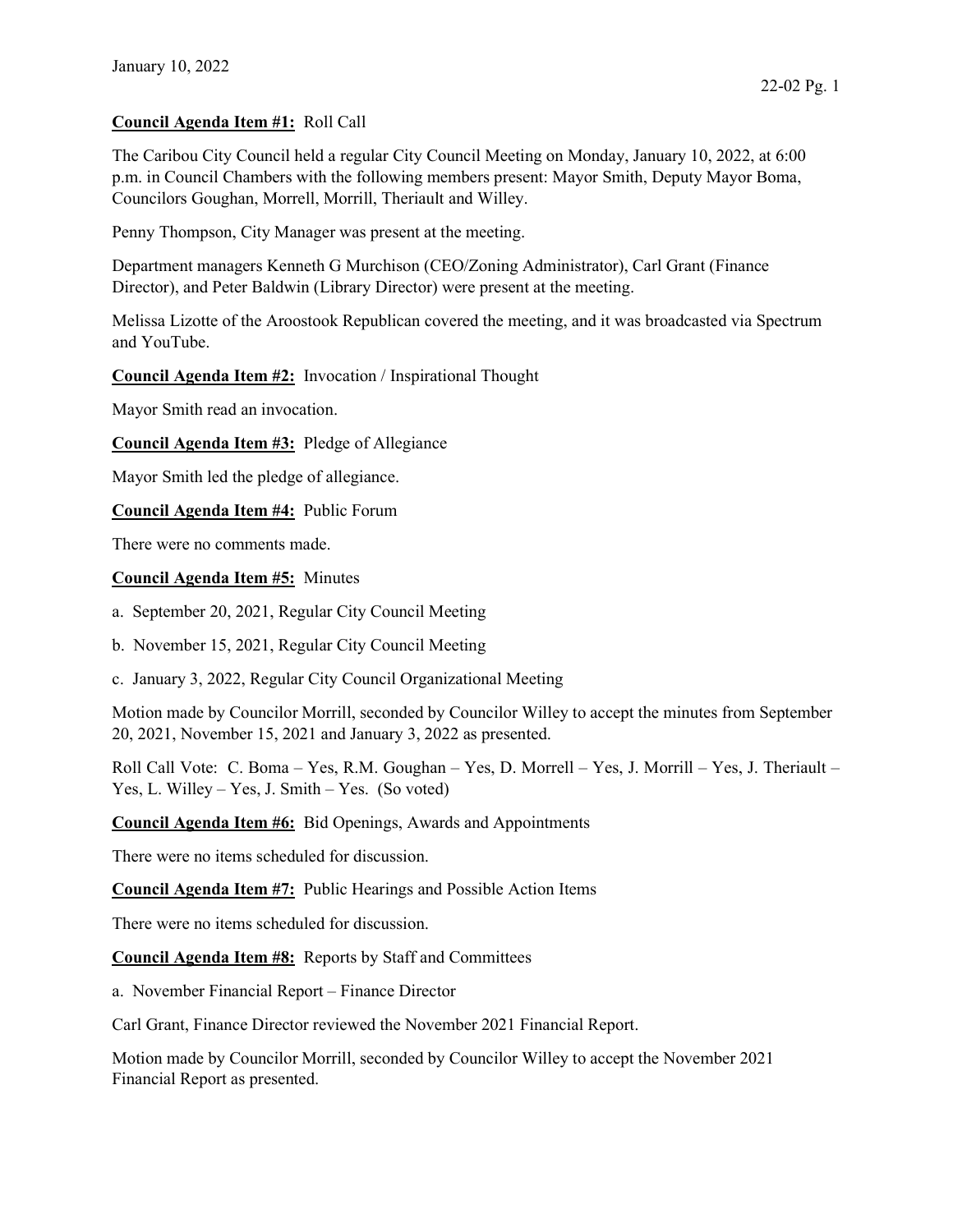Roll Call Vote: C. Boma – Yes, R.M. Goughan – Yes, D. Morrell – Yes, J. Morrill – Yes, J. Theriault – Yes, L. Willey – Yes, J. Smith – Yes. (So voted)

b. Abatement of property taxes on mobile homes – Finance Director

Carl Grant, Finance Director explained why he is suggesting abating the property taxes for the trailers at West Gate Trailer Park, Lot numbers 53, 66, 69, 52 and 36. They are either gone or damaged beyond repair. The City has waived the foreclosure on the properties and has not assessed taxes on them because they have no value. The total abatement for the five trailers would be \$1,747.35.

Motion made by Councilor Morrill, seconded by Councilor Theriault to abate the remaining taxes and fees associated with these trailers in West Gate trailer park, lots #53, 66, 69, 52 and 36 out of E 80-01- 201-01.

Roll Call Vote: C. Boma – Yes, R.M. Goughan – Yes, D. Morrell – Yes, J. Morrill – Yes, J. Theriault – Yes, L. Willey – Yes, J. Smith – Yes. (So voted)

c. Manager's Report

Manager Thompson reviewed the City Manager's Report dated January 7, 2022

Council Agenda Item #9: New Business, Ordinances and Resolutions

a. Ordinance No. 1, 2022 Series, Amend City Ordinance Chapter 2 – Administration

Councilor Morrill introduced Ordinance No. 1, 2022 Series, Amend City Ordinance Chapter 2 – Administration

b. Ordinance No. 2, 2022 Series, Amend the Downtown TIF District

Mayor Smith introduced Ordinance No. 2, 2022 Series, Amend the Downtown TIF District to add the Light Industrial Park, The Par and Warehouse into the TIF District and to reset the clock to 30 years.

c. City Council member appointments to City Council Committees and Liaison roles

# Mayoral appointment of City Councilors for 2022 Committees.

City Charter, Section 2.03 provides, "The Mayor shall, subject to the approval of the City Council, appoint all Council Committees, name the Chairperson of said Committees and determine the duties of said Committees." The following were the appointments of 2022 City Council members on 2021 Committees. According to action of City Council during the January 4, 2021, meeting, all red and green appointments will be considered for the Charter test of 80% attendance at committee meetings to which a Councilor is appointed. Liaison roles will not apply toward the attendance test.

| <b>Council Committees by Charter, Statute or Agreement</b> |                |                                                                                      |  |
|------------------------------------------------------------|----------------|--------------------------------------------------------------------------------------|--|
| Role                                                       | Member         | Committee Purpose                                                                    |  |
| <b>Capital Budget</b>                                      |                |                                                                                      |  |
| Chair                                                      | John Morrill   | Review capital requests as part of the budget process. Multiple meetings             |  |
| Member                                                     | Courtney Boma  | prior to budget approval. Deadline: Have recommendation back to<br><b>Council by</b> |  |
| Member                                                     | Joan Theriault |                                                                                      |  |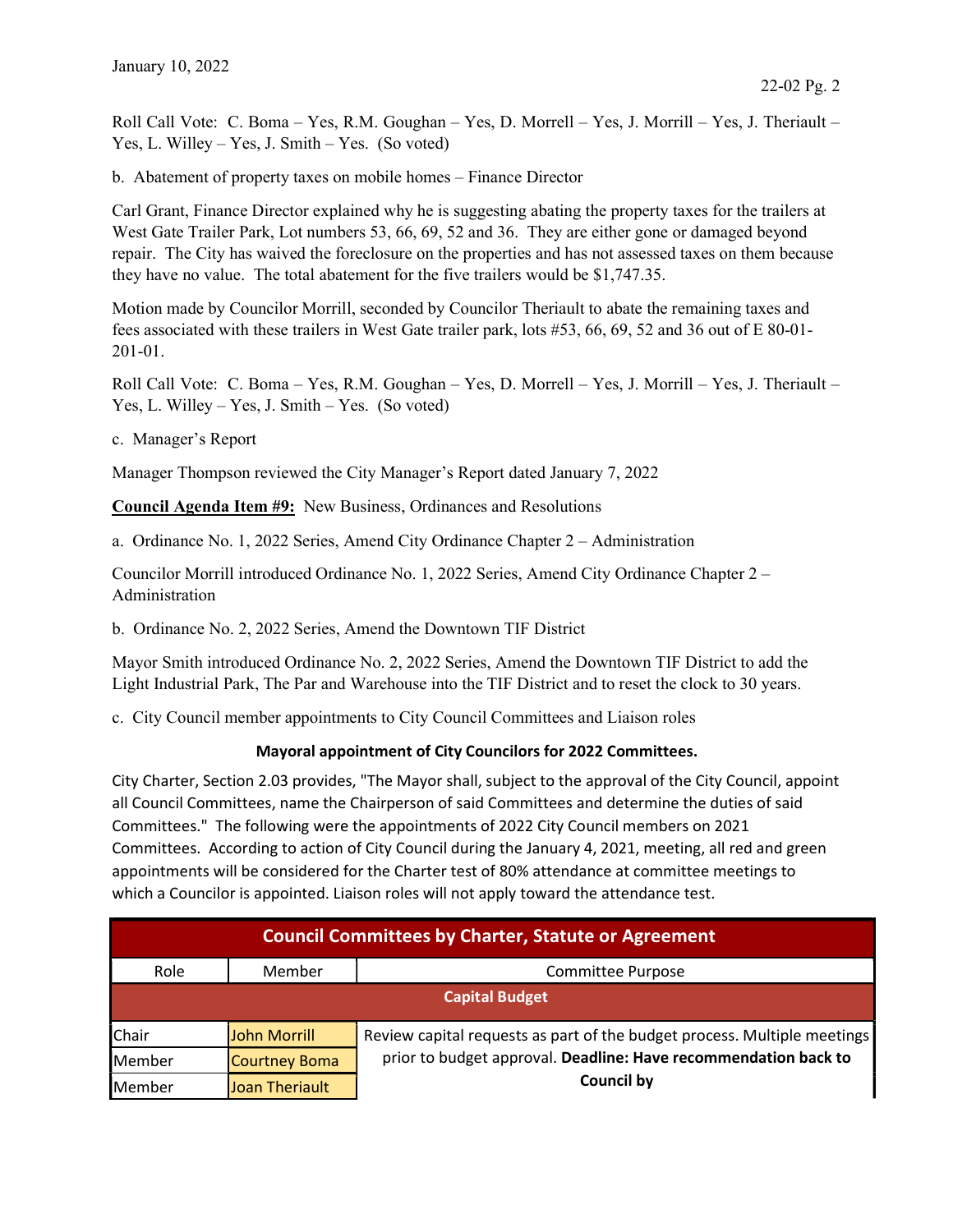| <b>Staff</b>        | <b>City Manager</b>       | February 15 for incorporation into the final 2022 budget (deadline to<br>present to City Council is March 1.)                                |
|---------------------|---------------------------|----------------------------------------------------------------------------------------------------------------------------------------------|
|                     |                           | <b>CEGC</b>                                                                                                                                  |
| <b>Board Member</b> | <b>John Morrill</b>       | The CEGC is made up of citizens who manage an economic                                                                                       |
| City Rep            | <b>City Manager</b>       | investment/loan program on behalf of the City. Meets monthly at 7am on<br>the third Thursday                                                 |
|                     |                           | <b>Housing Board</b>                                                                                                                         |
| Council Rep         | Mark Goughan              | Organizational bylaws requires two Council representatives to attend                                                                         |
| Council Rep         | <b>Doug Morrell</b>       | these board meetings. Meets quarterly.                                                                                                       |
|                     |                           | <b>Investment</b>                                                                                                                            |
| Chair               | <b>Jody Smith</b>         |                                                                                                                                              |
| Member              | <b>John Morrill</b>       | Conducts annual review of investment policy and considers potential                                                                          |
| Member              | <b>Doug Morrell</b>       | options for economic stimulus funds. Committee may be made up of                                                                             |
| <b>Staff</b>        | <b>City Manager</b>       | citizens. Meets as needed.                                                                                                                   |
| Staff               | <b>Finance Director</b>   |                                                                                                                                              |
|                     |                           | <b>NMDC General Board</b>                                                                                                                    |
| <b>Board Member</b> | <b>Jody Smith</b>         | Works with NMDC staff to review regional economic development,<br>tourism, and planning initiatives. Meets annually. City Manager is also on |
| <b>Board Member</b> | <b>City Manager</b>       | the NMDC Executive Board which meets more frequently.                                                                                        |
|                     |                           | <b>Personnel</b>                                                                                                                             |
| Chair               | Lou Willey                | Discuss Personnel policies with emphasis on policy updates, benefit                                                                          |
| <b>Staff</b>        | <b>City Manager</b>       | options, wage surveys. All Councilors are part of this committee unless a                                                                    |
| <b>Staff</b>        | <b>Finance Director</b>   | smaller citizen's board is established.                                                                                                      |
|                     |                           | <b>Aroostook Waste Solutions</b>                                                                                                             |
| <b>Board Member</b> | John Morrill              | Meets monthly. Caribou has two voting members on AWS Board of                                                                                |
| Citizen Member      | Kenneth<br>Murchison, Jr. | Directors.<br>One member is from the City Council. Kenneth Murchison, Jr. has been                                                           |
| Alternate           | <b>City Manager</b>       | appointed until 12/31/23. City Manager serves as alternate to voting<br>members.                                                             |

| <b>Airport</b> |                    |                                                                                                                                                                             |  |
|----------------|--------------------|-----------------------------------------------------------------------------------------------------------------------------------------------------------------------------|--|
| Chair          | John Morrill       |                                                                                                                                                                             |  |
| Member         | Jody Smith         | Review airport consultant contract, annual capital master plan and FBO<br>operations. Investigate charter service opportunities and receive reports<br>on lease operations. |  |
| Member         | Joan Theriault     |                                                                                                                                                                             |  |
| <b>Staff</b>   | <b>PW Director</b> |                                                                                                                                                                             |  |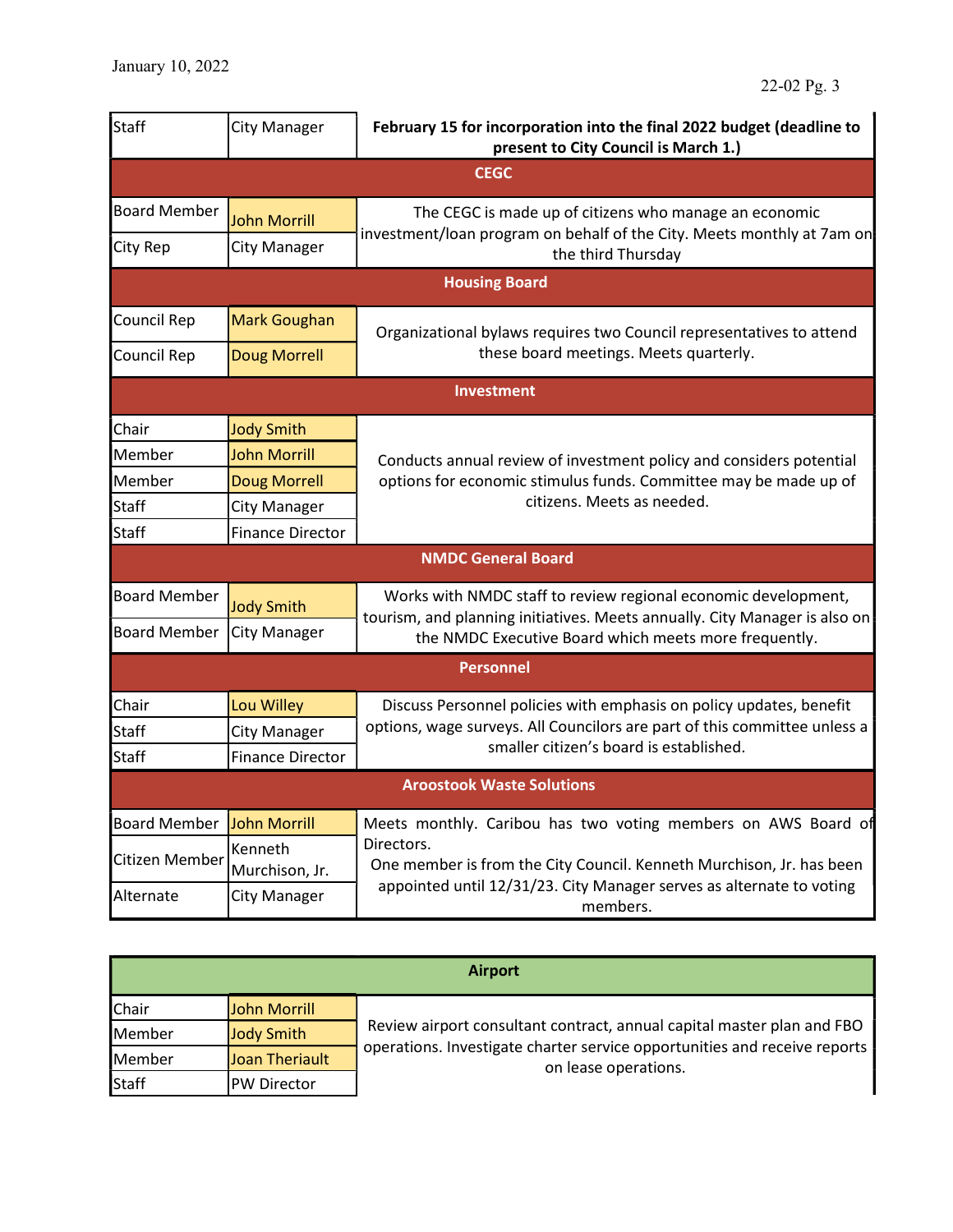| <b>Staff</b>                   | <b>City Manager</b>       |                                                                                                      |  |  |  |
|--------------------------------|---------------------------|------------------------------------------------------------------------------------------------------|--|--|--|
| <b>Highway / Protection</b>    |                           |                                                                                                      |  |  |  |
| Chair                          | <b>Joan Theriault</b>     |                                                                                                      |  |  |  |
| Member                         | <b>Mark Goughan</b>       | Review work plan with PW Director for annual paving.                                                 |  |  |  |
| Member                         | Lou Willey                | Consider multi-modal transportation services and improvement projects                                |  |  |  |
| <b>Staff</b>                   | PW Director               | (e.g. sidewalks, street crossings, bus stations, etc.).                                              |  |  |  |
| <b>Staff</b>                   | <b>CEO</b>                | Consider new streetlight locations.<br>Deadline: Review Annual Road plan before April 2021           |  |  |  |
| <b>Staff</b>                   | <b>City Manager</b>       |                                                                                                      |  |  |  |
|                                |                           | <b>Labor Relations</b>                                                                               |  |  |  |
| Chair                          | <b>City Manager</b>       | Act as authorized bargaining agents on behalf of the city council in order                           |  |  |  |
| Member                         | Lou Willey                | to prepare tentative agreements for council approval. Deadline: Have                                 |  |  |  |
|                                | Legal Counsel             | recommendation back to full City Council by February 15 for                                          |  |  |  |
| <b>Staff</b>                   | Respective Dept.<br>Heads | incorporation into the final 2022 budget (deadline to present to City<br><b>Council is March 1.)</b> |  |  |  |
|                                |                           | <b>Municipal Buildings</b>                                                                           |  |  |  |
| Chair                          | Doug Morrell              |                                                                                                      |  |  |  |
| Member                         | <b>John Morrill</b>       |                                                                                                      |  |  |  |
| Member                         | <b>Mark Goughan</b>       | Completion of police station design study and fire station renovation                                |  |  |  |
| <b>Staff</b>                   | <b>City Manager</b>       | project. Additional consideration of asset management systems.                                       |  |  |  |
| <b>Staff</b>                   | Respective Dept.<br>Heads |                                                                                                      |  |  |  |
|                                |                           | <b>Council Charter Committee</b>                                                                     |  |  |  |
| Chair                          | <b>Jody Smith</b>         | Recommend changes to City Charter to full City Council to go out to the                              |  |  |  |
| Member                         | <b>Joan Theriault</b>     | Caribou voters.                                                                                      |  |  |  |
| Member                         | Lou Willey                |                                                                                                      |  |  |  |
| <b>Staff</b>                   | <b>City Manager</b>       |                                                                                                      |  |  |  |
| <b>Ambulance Committee</b>     |                           |                                                                                                      |  |  |  |
| Chair                          | <b>Doug Morrell</b>       |                                                                                                      |  |  |  |
| Member                         | <b>Mark Goughan</b>       |                                                                                                      |  |  |  |
| Member                         | Lou Willey                | Reviewing transfer cost and viability, review contracts with surrounding<br>communities.             |  |  |  |
| <b>Staff</b>                   | <b>Fire Chief</b>         |                                                                                                      |  |  |  |
| <b>Staff</b>                   | <b>City Manager</b>       |                                                                                                      |  |  |  |
| <b>Public Safety Committee</b> |                           |                                                                                                      |  |  |  |
| Chair                          | <b>Courtney Boma</b>      | Evaluate police station and prepare ballot measure.                                                  |  |  |  |
| Member                         | <b>Joan Theriault</b>     |                                                                                                      |  |  |  |
| Member                         | <b>John Morrill</b>       |                                                                                                      |  |  |  |
| Staff                          | Police Chief              |                                                                                                      |  |  |  |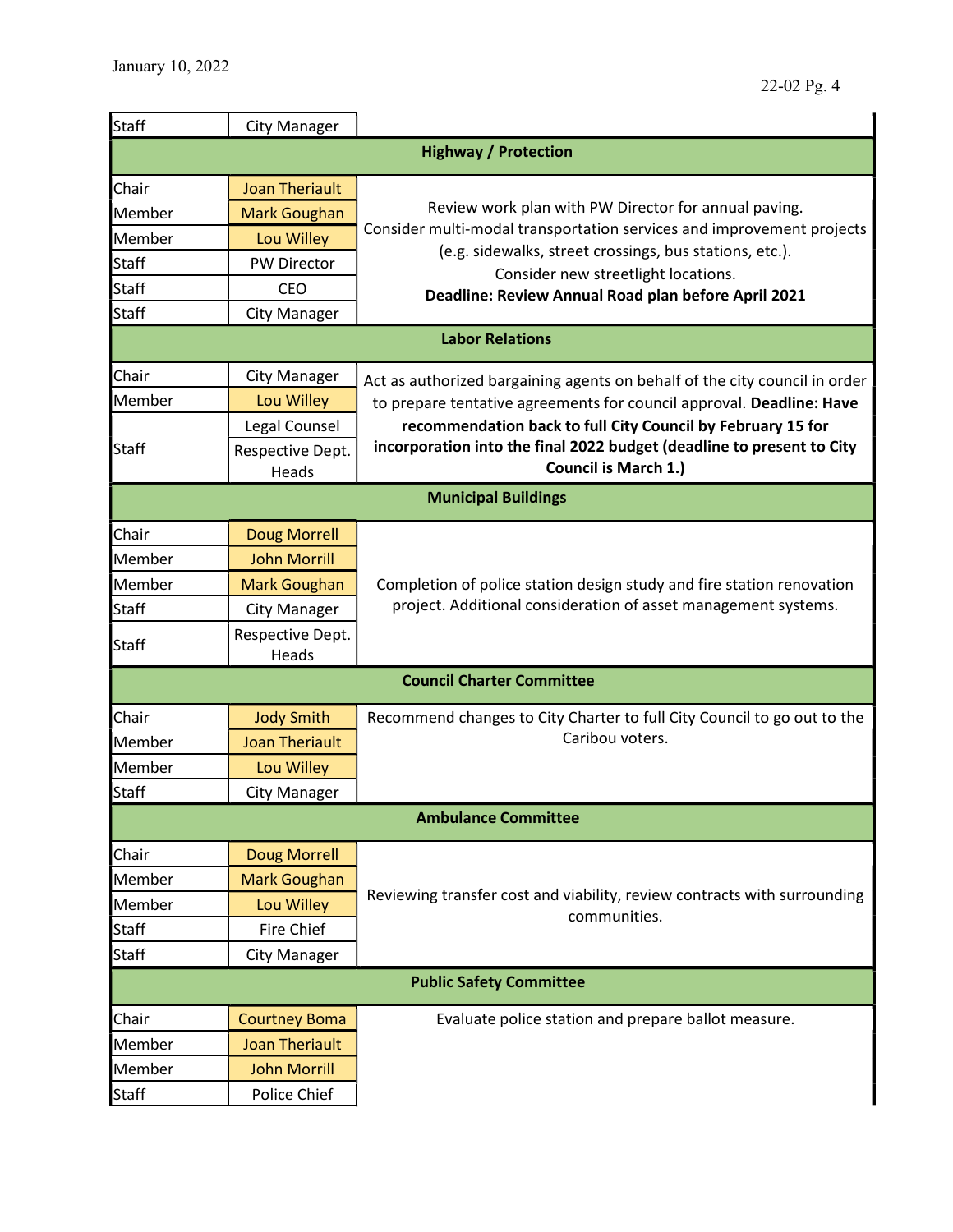| Staff        | Police Sargent      |
|--------------|---------------------|
| <b>Staff</b> | <b>City Manager</b> |

| <b>Liaison Roles</b>                              |                       |                                                                                                                                                                                                                     |
|---------------------------------------------------|-----------------------|---------------------------------------------------------------------------------------------------------------------------------------------------------------------------------------------------------------------|
| Board                                             | Liaison               | Committee Purpose                                                                                                                                                                                                   |
| Library                                           | Lou Willey            | Meets monthly to discuss operations, policies and fund-raising<br>opportunities                                                                                                                                     |
| Nylander<br>Museum                                | <b>Joan Theriault</b> | Meets monthly to discuss operations, policies and fund-raising<br>opportunities                                                                                                                                     |
| Planning Board                                    | <b>John Morrill</b>   | Meets monthly to review development proposals, regulations, zoning<br>and land use matters.                                                                                                                         |
| Recreation<br>Board                               | <b>Courtney Boma</b>  | Meets monthly to discuss operations, policies, and fund-raising<br>opportunities                                                                                                                                    |
| Caribou<br>Riverfront<br>Renaissance<br>Committee | Lou Willey            | Meets monthly to discuss the best way to identify and prioritize riverfront<br>assets, set goals and ultimately restore and renew commercial,<br>residential and recreational opportunities on the Aroostook River. |

### d. 2022 City Council Priorities

Mayor Smith asked the Council if they would like to move forward with the exercise to assess Council priorities for 2022.

Council held a discussion regarding their priorities for the upcoming year. They would like to perform the same exercise as in the past, removing the items that have been completed and adding the new areas as listed in the packet and changing the scoring system to have 1 as the most important.

e. Establish timeline to present and discuss the 2022 Municipal Budget

Mayor Smith explained that he plans to have the big 3 for the first presentations on budgets, being Police, Fire & Ambulance, and Public Works at the next meeting and the rest following that.

### Council Agenda Item #10:

There were no items scheduled for discussion.

Council Agenda Item #11: Reports and Discussion by Mayor and Council Members

Councilor Goughan explained that he will be away for the upcoming meetings but will be present via Zoom.

Councilor Willey asked if we will be looking for a new Board for the Nylander at some point because the Library Board already has their plate full, and it would be a big stretch to have one Board for two buildings.

Councilor Morrell would like to find out from the Department Heads regarding any issues in the buildings.